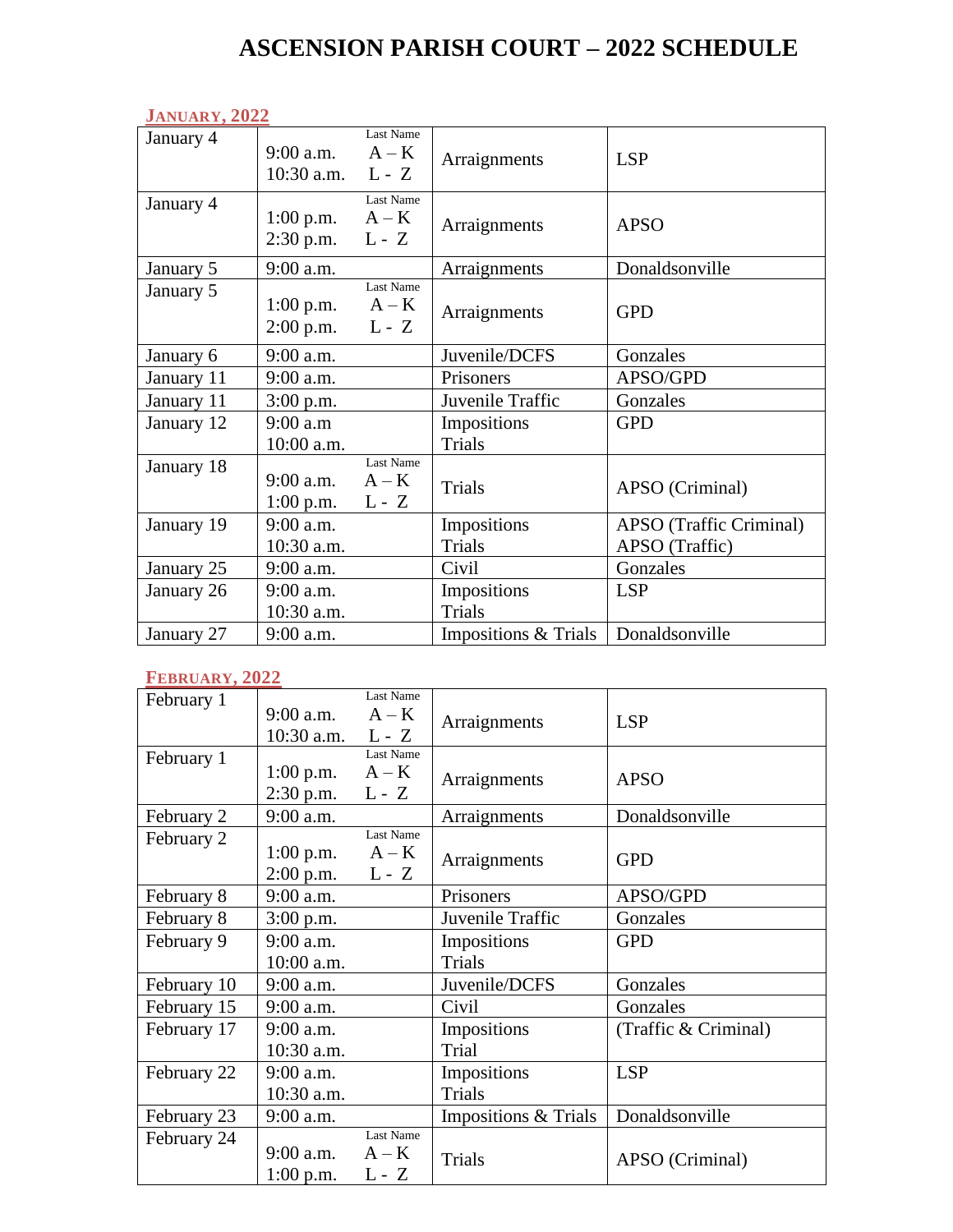| <b>MARCH, 2022</b> |                                   |                                 |                      |                           |
|--------------------|-----------------------------------|---------------------------------|----------------------|---------------------------|
| March 8            | $9:00$ a.m.<br>10:30 a.m. $L - Z$ | Last Name<br>$A - K$            | Arraignments         | <b>LSP</b>                |
| March 8            | $1:00$ p.m.<br>$2:30$ p.m.        | Last Name<br>$A - K$<br>$L - Z$ | Arraignments         | <b>APSO</b>               |
| March 9            | 9:00 a.m.                         |                                 | Arraignments         | Donaldsonville            |
| March 9            |                                   | Last Name                       | Arraignments         | <b>GPD</b>                |
|                    | $1:00$ p.m.                       | $A - K$                         |                      |                           |
|                    | $2:00$ p.m.                       | $L - Z$                         |                      |                           |
| March 15           | $9:00$ a.m.                       |                                 | Prisoners            | APSO/GPD                  |
| March 15           | $3:00$ p.m.                       |                                 | Juvenile Traffic     | Gonzales                  |
| March 16           | $9:00$ a.m.                       |                                 | Impositions          | <b>GPD</b>                |
|                    | 10:00 a.m.                        |                                 | Trials               |                           |
| March 17           | 9:00 a.m.                         |                                 | Juv./DCFS            | Gonzales                  |
| March 22           | 9:00 a.m.                         |                                 | Civil                | Gonzales                  |
| March 23           | $9:00$ a.m.<br>1:00 p.m. $L - Z$  | Last Name<br>$A - K$            | <b>Trials</b>        | APSO (Criminal)           |
| March 24           | $9:00$ a.m.                       |                                 | Imposition           | APSO (Traffic & Criminal) |
|                    | 10:30 a.m.                        |                                 | Trials               | APSO (Traffic)            |
| March 30           | $9:00$ a.m.                       |                                 | Impositions          | <b>LSP</b>                |
|                    | 10:30 a.m.                        |                                 | <b>Trials</b>        |                           |
| March 31           | 9:00 a.m.                         |                                 | Impositions & Trials | D'Ville                   |

#### **APRIL, 2022**

|          |                             | Last Name                       |                              |                                             |
|----------|-----------------------------|---------------------------------|------------------------------|---------------------------------------------|
| April 5  | $9:00$ a.m.<br>$10:30$ a.m. | $A - K$<br>$L - Z$              | Arraignments                 | <b>LSP</b>                                  |
| April 5  | $1:00$ p.m.<br>$2:30$ p.m.  | Last Name<br>$A - K$<br>$L - Z$ | Arraignments                 | <b>APSO</b>                                 |
| April 6  | 9:00 a.m.                   |                                 | Arraignments                 | Donaldsonville                              |
| April 6  | $1:00$ p.m.<br>$2:00$ p.m.  | Last Name<br>$A - K$<br>$L - Z$ | Arraignments                 | <b>GPD</b>                                  |
| April 7  | $9:00$ a.m.                 |                                 | Impositions & Trials         | Donaldsonville                              |
| April 12 | 9:00 a.m.                   |                                 | Prisoners                    | APSO/GPD                                    |
| April 12 | $3:00$ p.m.                 |                                 | Juvenile Traffic             | Gonzales                                    |
| April 13 | $9:00$ a.m.<br>10:00 a.m.   |                                 | Impositions<br>Trials        | <b>GPD</b>                                  |
| April 14 | 9:00 a.m.                   |                                 | Juv./DCFS                    | Gonzales                                    |
| April 25 | 9:00 a.m.<br>10:30 a.m.     |                                 | Impositions<br>Trials        | <b>LSP</b>                                  |
| April 26 | 9:00 a.m.                   |                                 | Civil                        | Gonzales                                    |
| April 27 | $9:00$ a.m.<br>$1:00$ p.m.  | Last Name<br>$A - K$<br>$L - Z$ | <b>Trials</b>                | APSO (Criminal)                             |
| April 28 | 9:00 a.m.<br>10:30          |                                 | Impositions<br><b>Trials</b> | APSO (Criminal & Traffic)<br>APSO (Traffic) |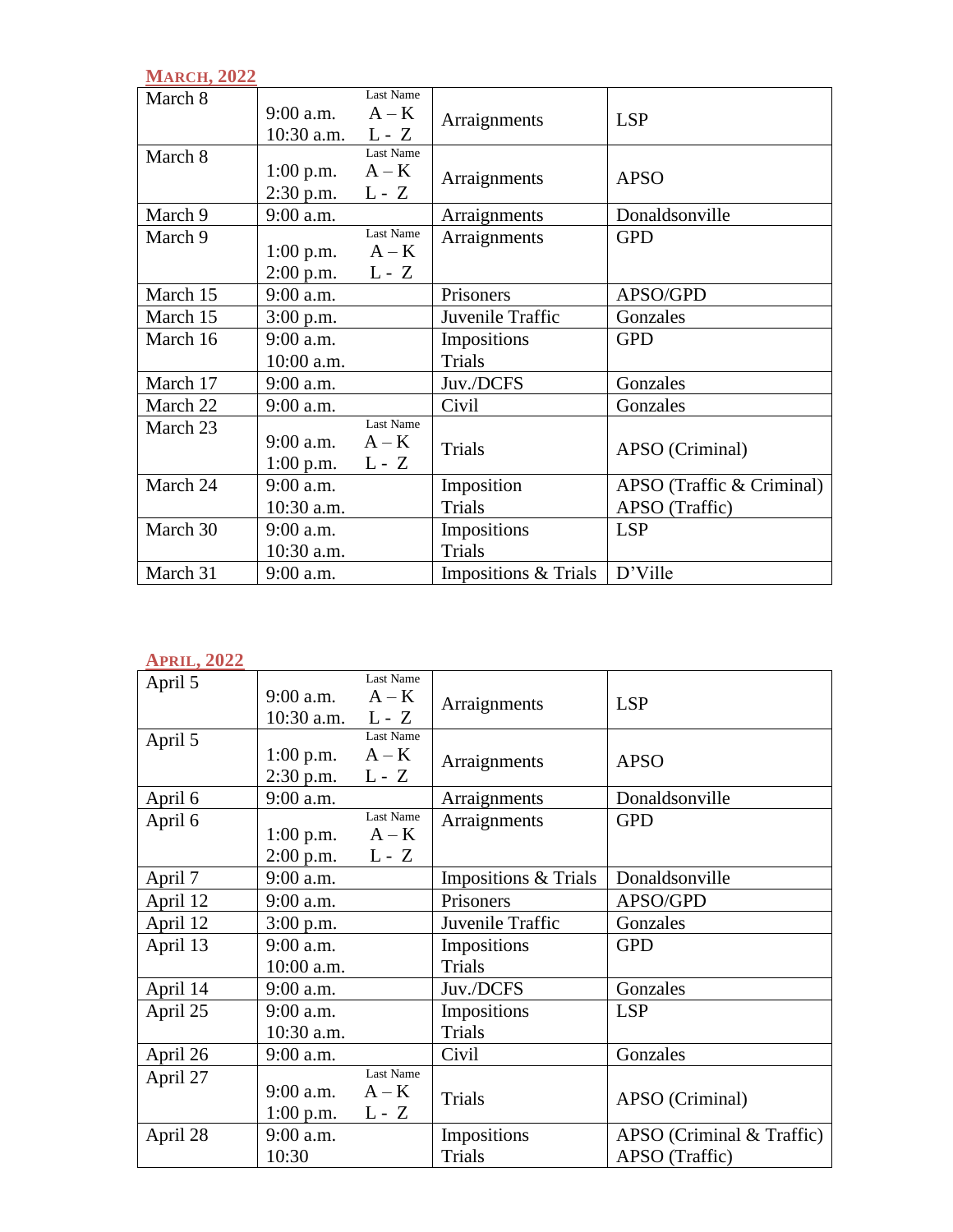| <b>MAY, 2022</b> |                                   |                                 |                              |                                                 |
|------------------|-----------------------------------|---------------------------------|------------------------------|-------------------------------------------------|
| May 3            | $9:00$ a.m.<br>10:30 a.m. $L - Z$ | Last Name<br>$A - K$            | Arraignments                 | <b>LSP</b>                                      |
| May 3            | $1:00$ p.m.<br>$2:30$ p.m.        | Last Name<br>$A - K$<br>$L - Z$ | Arraignments                 | <b>APSO</b>                                     |
| May 4            | 9:00 a.m.                         |                                 | Arraignments                 | Donaldsonville                                  |
| May 4            | $1:00$ p.m.<br>$2:00$ p.m.        | Last Name<br>$A - K$<br>$L - Z$ | Arraignments                 | <b>GPD</b>                                      |
| May 10           | $9:00$ a.m.                       |                                 | Prisoners                    | APSO/GPD                                        |
| May 10           | 3:00 p.m.                         |                                 | Juvenile Traffic             | Gonzales                                        |
| May 11           | 9:00 a.m.<br>10:00 a.m.           |                                 | Impositions<br><b>Trials</b> | <b>GPD</b>                                      |
| May 12           | 9:00 a.m.                         |                                 | Juv./DCFS                    | Gonzales                                        |
| May 17           | $9:00$ a.m.                       |                                 | Civil                        | Gonzales                                        |
| May 18           | $9:00$ a.m.<br>$1:00$ p.m.        | Last Name<br>$A - K$<br>$L - Z$ | Trials                       | APSO (Criminal)                                 |
| May 19           | $9:00$ a.m.<br>10:30 a.m.         |                                 | Impositions<br>Trials        | $APSO$ (Criminal $&$ Traffic)<br>APSO (Traffic) |
| May 24           | $9:00$ a.m.<br>$10:30$ a.m.       |                                 | Impositions<br>Trials        | <b>LSP</b>                                      |
| May 25           | 9:00 a.m.                         |                                 | Impositions & Trials         | Donaldsonville                                  |

## **JUNE, 2022**

| May 31  | $9:00$ a.m.        | Last Name<br>$A - K$ | Arraignments         | <b>LSP</b>                |
|---------|--------------------|----------------------|----------------------|---------------------------|
|         | 10:30 a.m. $L - Z$ |                      |                      |                           |
| May 31  |                    | Last Name            |                      |                           |
|         | $1:00$ p.m.        | A - K                | Arraignments         | <b>APSO</b>               |
|         | $2:30$ p.m.        | $L - Z$              |                      |                           |
| June 1  | 9:00 a.m.          |                      | Arraignments         | Donaldsonville            |
| June 1  |                    | Last Name            |                      |                           |
|         | $1:00$ p.m.        | $A - K$              | Arraignments         | <b>GPD</b>                |
|         | $2:00$ p.m.        | $L - Z$              |                      |                           |
| June 14 | 9:00 a.m.          |                      | Prisoners            | APSO/GPD                  |
| June 14 | $3:00$ p.m.        |                      | Juvenile Traffic     | Gonzales                  |
| June 15 | $9:00$ a.m.        |                      | Impositions          | <b>GPD</b>                |
|         | 10:00 a.m.         |                      | Trials               |                           |
| June 16 | $9:00$ a.m.        |                      | Juv./DCFS            | Gonzales                  |
| June 21 | $9:00$ a.m.        |                      | Civil                | Gonzales                  |
| June 22 |                    | Last Name            |                      |                           |
|         | $9:00$ a.m.        | $A - K$              | Trials               | APSO (Criminal)           |
|         | $1:00$ p.m.        | $L - Z$              |                      |                           |
| June 23 | $9:00$ a.m.        |                      | Impositions          | APSO (Traffic & Criminal) |
|         | 10:30 a.m.         |                      | Trials               | APSO (Traffic)            |
| June 29 | $9:00$ a.m.        |                      | Impositions          | <b>LSP</b>                |
|         | 10:30 a.m.         |                      | Trials               |                           |
| June 30 | 9:00 a.m.          |                      | Impositions & Trials | Donaldsonville            |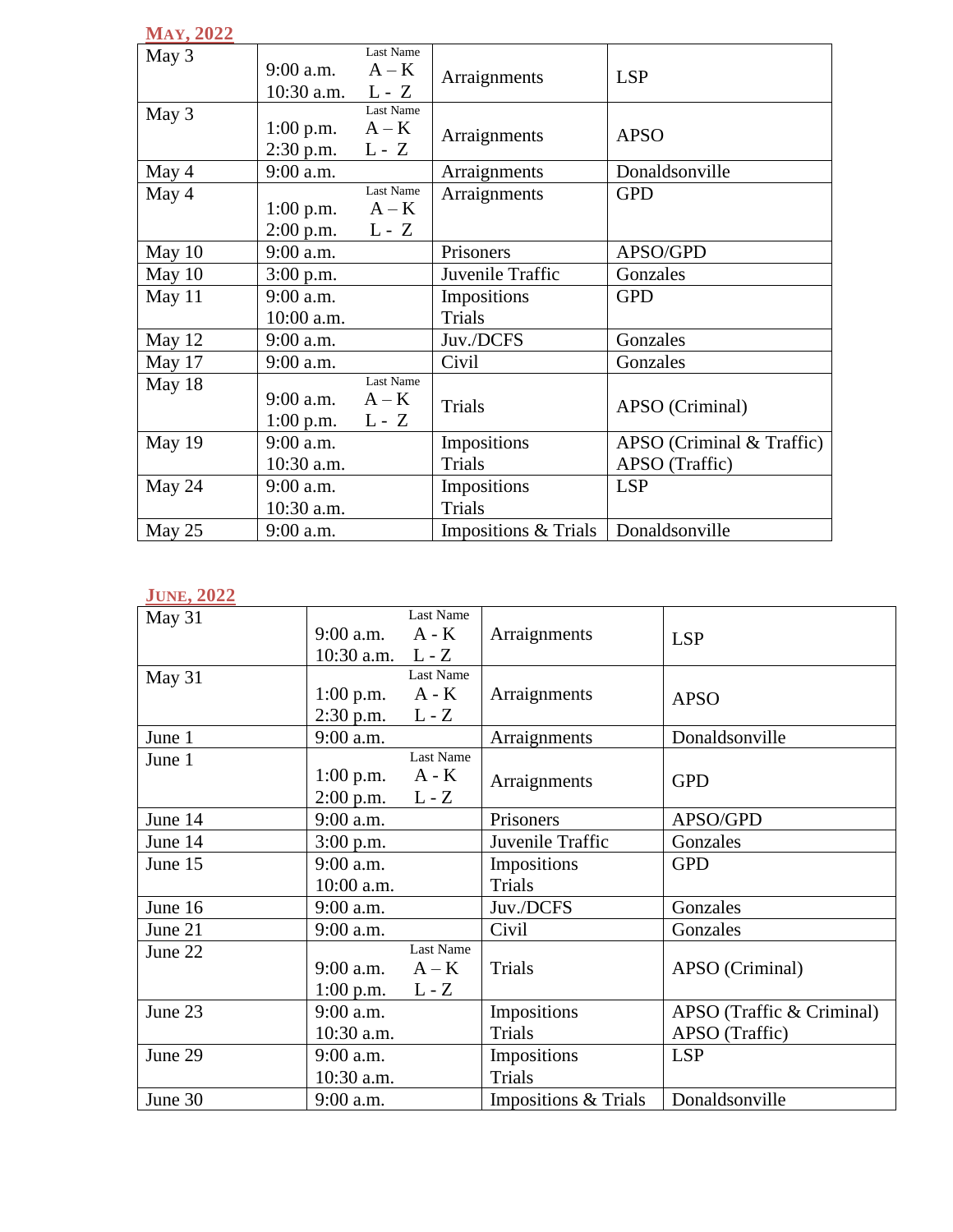# **JULY, 2022**

| July 6  | $9:00$ a.m.<br>10:30 a.m. $L - Z$      | <b>Last Name</b><br>$A - K$ | Arraignments                 | <b>LSP</b>                                  |
|---------|----------------------------------------|-----------------------------|------------------------------|---------------------------------------------|
| July 6  | 1:00 p.m. $A - K$<br>$2:30$ p.m.       | <b>Last Name</b><br>$L - Z$ | Arraignments                 | <b>APSO</b>                                 |
| July 7  | 9:00 a.m.                              |                             | Arraignments                 | Donaldsonville                              |
| July 7  | $1:00$ p.m.<br>$2:00$ p.m. L - Z       | Last Name<br>A - K          | Arraignments                 | <b>GPD</b>                                  |
| July 12 | 9:00 a.m.                              |                             | Prisoners                    | APSO/GPD                                    |
| July 12 | $3:00$ p.m.                            |                             | Juvenile Traffic             | Gonzales                                    |
| July 13 | 9:00 a.m.                              |                             | Impositions                  | <b>GPD</b>                                  |
|         | 10:00 a.m.                             |                             | <b>Trials</b>                |                                             |
| July 14 | $9:00$ a.m.                            |                             | Juvenile/DCFS                | Gonzales                                    |
| July 19 | 9:00 a.m.                              |                             | Civil                        | Gonzales                                    |
| July 20 | 9:00 a.m. $A - K$<br>1:00 p.m. $L - Z$ | Last Name                   | Trials                       | APSO (Criminal)                             |
| July 21 | 9:00 a.m.<br>10:30 a.m.                |                             | Impositions<br><b>Trials</b> | APSO (Traffic & Criminal)<br>APSO (Traffic) |
| July 27 | 9:00 a.m.<br>10:30 a.m.                |                             | Impositions<br><b>Trials</b> | <b>LSP</b>                                  |
| July 28 | $9:00$ a.m.                            |                             | Impositions & Trials         | Donaldsonville                              |

# **AUGUST, 2022**

| August 2  |              | Last Name        |                      |                           |
|-----------|--------------|------------------|----------------------|---------------------------|
|           | 9:00 a.m.    | $A - K$          | Arraignments         | <b>LSP</b>                |
|           | $10:30$ a.m. | $L - Z$          |                      |                           |
| August 2  |              | Last Name        |                      |                           |
|           | $1:00$ p.m.  | $A - K$          | Arraignments         | <b>APSO</b>               |
|           | $2:30$ p.m.  | $L - Z$          |                      |                           |
| August 3  | 9:00 a.m.    |                  | Arraignments         | Donaldsonville            |
| August 3  |              | <b>Last Name</b> |                      |                           |
|           | $1:00$ p.m.  | $A - K$          | Arraignments         | <b>GPD</b>                |
|           | $2:00$ p.m.  | $L - Z$          |                      |                           |
| August 8  | 10:00 a.m.   |                  | Juv./DCFS            | Gonzales                  |
| August 9  | 9:00 a.m.    |                  | Prisoners            | APSO/GPD                  |
| August 9  | $3:00$ p.m.  |                  | Juvenile Traffic     | Gonzales                  |
|           |              |                  |                      |                           |
| August 10 | 9:00 a.m.    |                  | Impositions          | <b>GPD</b>                |
|           | $10:00$ a.m. |                  | <b>Trials</b>        |                           |
| August 16 | 9:00 a.m.    |                  | Civil                | Gonzales                  |
| August 17 |              | Last Name        |                      |                           |
|           | $9:00$ a.m.  | $A - K$          | <b>Trials</b>        | APSO (Criminal)           |
|           | $1:00$ p.m.  | $L - Z$          |                      |                           |
| August 18 | 9:00 a.m.    |                  | Impositions          | APSO (Traffic & Criminal) |
|           | 10:30 a.m.   |                  | Trials               | APSO (Traffic)            |
| August 24 | 9:00 a.m.    |                  | Impositions          | <b>LSP</b>                |
|           | 10:30 a.m.   |                  | <b>Trials</b>        |                           |
| August 25 | 9:00 a.m.    |                  | Impositions & Trials | Donaldsonville            |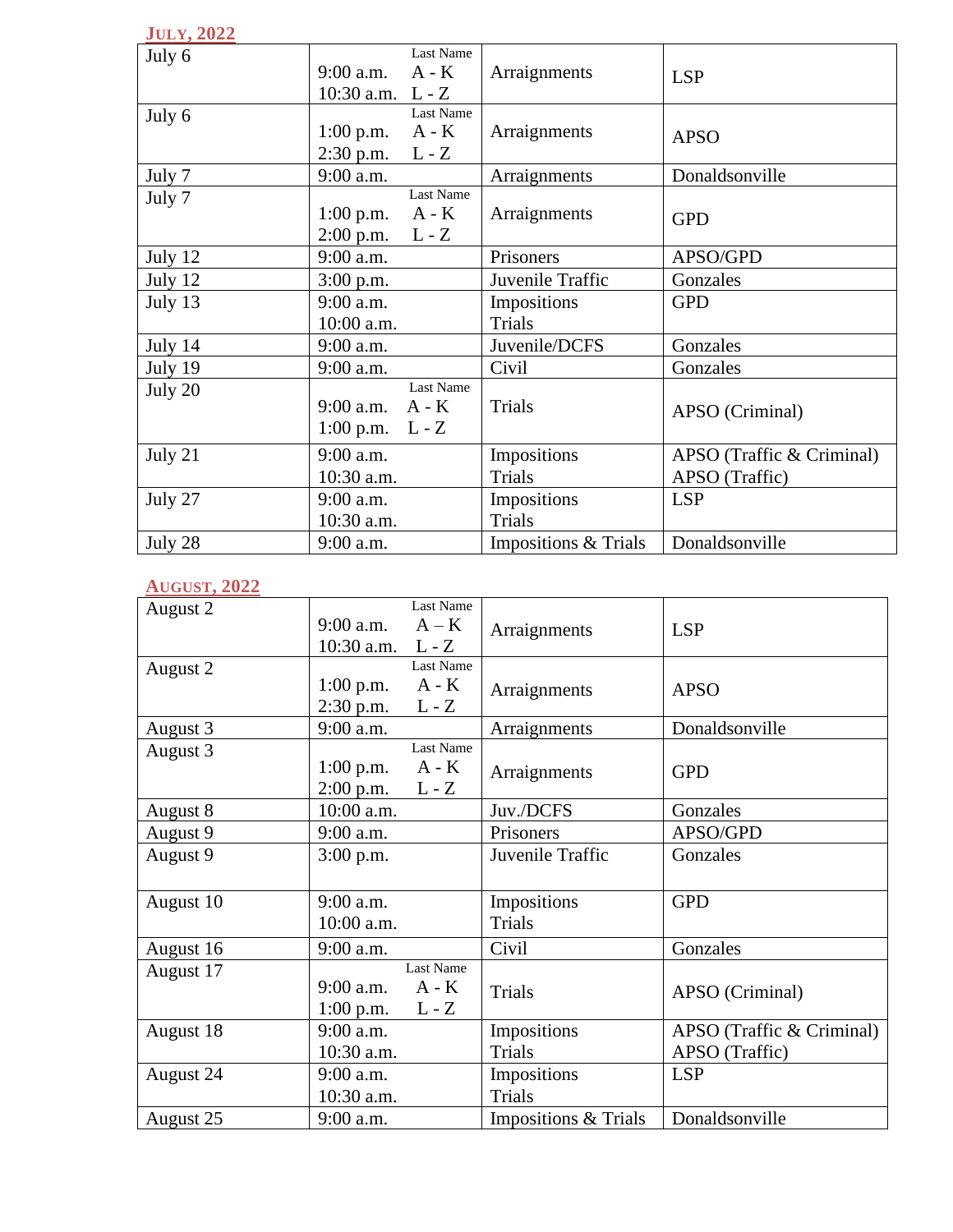#### **SEPTEMBER, 2022**

| September 7  |                    | Last Name |                      |                           |
|--------------|--------------------|-----------|----------------------|---------------------------|
|              | $9:00$ a.m.        | $A - K$   |                      |                           |
|              |                    |           | Arraignments         | <b>LSP</b>                |
|              | 10:30 a.m. $L - Z$ |           |                      |                           |
| September 7  |                    | Last Name |                      |                           |
|              | $1:00$ p.m.        | $A - K$   | Arraignments         | <b>APSO</b>               |
|              | $2:30$ p.m.        | $L - Z$   |                      |                           |
| September 8  | 9:00 a.m.          |           | Arraignments         | Donaldsonville            |
| September 8  |                    | Last Name |                      |                           |
|              | $1:00$ p.m.        | $A - K$   | Arraignments         | <b>GPD</b>                |
|              | $2:00$ p.m.        | $L - Z$   |                      |                           |
| September 13 | 9:00 a.m.          |           | Prisoners            | APSO/GPD                  |
| September 13 | $3:00$ p.m.        |           | Juvenile Traffic     | Gonzales                  |
| September 14 | $9:00$ a.m.        |           | Impositions          | <b>GPD</b>                |
|              | 10:00 a.m.         |           | Trials               |                           |
| September 15 | 9:00 a.m.          |           | Juv./DCFS            | Gonzales                  |
| September 20 | 9:00 a.m.          |           | Civil                | Gonzales                  |
| September 21 |                    | Last Name |                      |                           |
|              | $9:00$ a.m.        | $A - K$   | Trials               | APSO (Criminal)           |
|              | $1:00$ p.m.        | $L - Z$   |                      |                           |
| September 22 | 9:00 a.m.          |           | Impositions          | APSO (Traffic & Criminal) |
|              |                    |           | Trials               | APSO (Traffic)            |
| September 28 | $9:00$ a.m.        |           | Impositions          | <b>LSP</b>                |
|              | 10:30 a.m.         |           | Trials               |                           |
| September 29 | 9:00 a.m.          |           | Impositions & Trials | Donaldsonville            |

## **OCTOBER, 2022**

| October 5  | $9:00$ a.m.        | Last Name<br>$A - K$ | Arraignments         | <b>LSP</b>                |
|------------|--------------------|----------------------|----------------------|---------------------------|
|            | 10:30 a.m. $L - Z$ |                      |                      |                           |
| October 5  |                    | Last Name            |                      |                           |
|            | $1:00$ p.m.        | $A - K$              | Arraignments         | <b>APSO</b>               |
|            | $2:30$ p.m.        | $L - Z$              |                      |                           |
| October 6  | 9:00 a.m.          |                      | Arraignments         | Donaldsonville            |
| October 6  |                    | Last Name            |                      |                           |
|            | $1:00$ p.m.        | $A - K$              | Arraignments         | <b>GPD</b>                |
|            | $2:00$ p.m.        | $L - Z$              |                      |                           |
| October 11 | 9:00 a.m.          |                      | Prisoners            | APSO/GPD                  |
| October 11 | $3:00$ p.m.        |                      | Juvenile Traffic     | Gonzales                  |
| October 12 | $9:00$ a.m.        |                      | Impositions          | <b>GPD</b>                |
|            | 10:00 a.m.         |                      | Trials               |                           |
| October 13 | 9:00 a.m.          |                      | Juv./DCFS            | Gonzales                  |
| October 18 | 9:00 a.m.          |                      | Civil                | Gonzales                  |
| October 19 |                    | <b>Last Name</b>     |                      |                           |
|            | $9:00$ a.m.        | $A - K$              | Trials               | APSO (Criminal)           |
|            | $1:00$ p.m.        | $L - Z$              |                      |                           |
| October 20 | 9:00 a.m.          |                      | Imposition           | APSO (Traffic & Criminal) |
|            | 10:30 a.m.         |                      | <b>Trials</b>        | APSO (Traffic)            |
| October 26 | 9:00 a.m.          |                      | Impositions          | <b>LSP</b>                |
|            | 10:30 a.m.         |                      | <b>Trials</b>        |                           |
| October 27 | 9:00 a.m.          |                      | Impositions & Trials | Donaldsonville            |